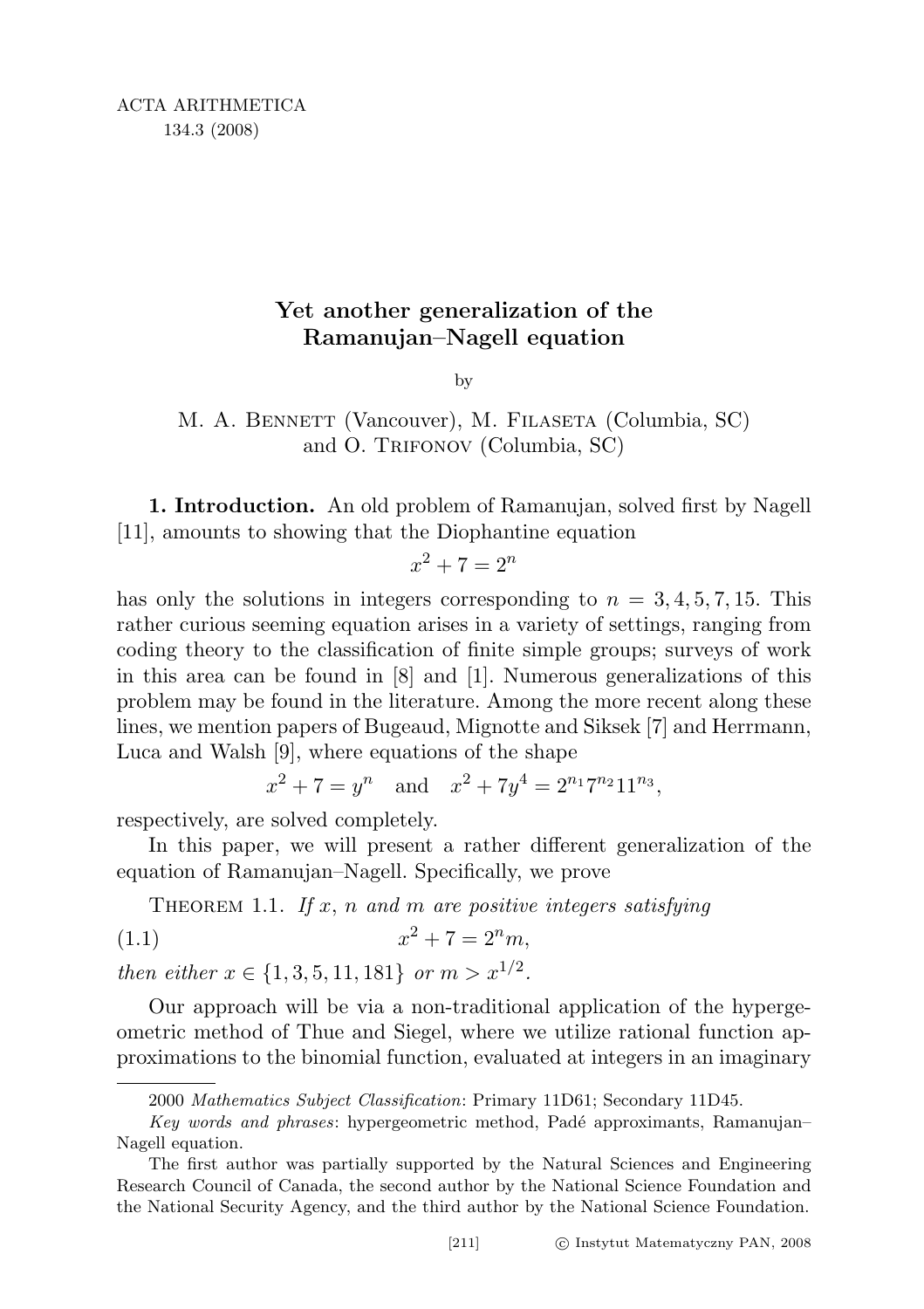quadratic field. This, while combining some of the ingredients from earlier work of Beukers [5], [6], is fundamentally quite different. Indeed, it is more in the spirit of recent work of the authors [3], based upon approximations to the binomial function with integral exponents, unlike that considered in [5] and [6]. In [3], one finds, by way of example, lower bounds of the shape  $m > x^{0.285}$  upon integer m satisfying

$$
x^2 + x = 2^j 3^k m,
$$

with  $x > 8$  integral and  $j, k \in \mathbb{Z}$ . Theorem 1.1 treats a somewhat similar with  $x > 8$  integral and  $j, \kappa \in \mathbb{Z}$ . Theorem 1.1 treats a somewhat similar situation where the primes  $p = 2$  and  $q = 3$  are replaced by  $p = (1 + \sqrt{-7})/2$ and  $q = (1 - \sqrt{-7})/2$ .

Given  $\varepsilon > 0$ , it is possible (see e.g. [10]) to obtain a lower bound for m in equation (1.1) of the shape  $m > x^{1-\epsilon}$ , valid for suitably large x. Quantifying such an ineffective statement, however, is a notoriously difficult problem in Diophantine approximation. It is easy to show that there exist infinitely many triples of positive integers  $(x, m, n)$  satisfying  $(1.1)$  with  $m < x$ .

**2. Padé approximants.** Before we proceed with our proof, we need to state some basic results from the theory of (diagonal) Padé approximation to the binomial function  $(1-x)^k$ , for k integral. For our purposes, either [2] or [4] is a viable source; therein we find the following:

LEMMA 2.1. Let k and r be positive integers with  $k > r$ . There exist polynomials  $P_r(x)$ ,  $Q_r(x)$ , and  $E_r(x)$  in  $\mathbb{Z}[x]$  satisfying:

(i) 
$$
Q_r(x) = \frac{(k+r)!}{(k-r-1)!r!r!} \int_0^1 (1-t)^r t^{k-r-1} (1-t+xt)^r dt
$$
,  
\n(ii)  $E_r(x) = \frac{(k+r)!}{(k-r-1)!r!r!} \int_0^1 (1-t)^r t^r (1-tx)^{k-r-1} dt$ ,  
\n(iii)  $\deg P_r = \deg Q_r = r$  and  $\deg E_r = k-r-1$ ,  
\n(iv)  $P_r(x) - (1-x)^k Q_r(x) = (-1)^r x^{2r+1} E_r(x)$ ,  
\n(v)  $P_r(x) Q_{r+1}(x) - Q_r(x) P_{r+1}(x) = cx^{2r+1}$  for some non-zero

(v)  $P_r(x)Q_{r+1}(x) - Q_r(x)P_{r+1}(x) = cx^{2r+1}$  for some non-zero constant c.

As is perhaps somewhat traditional, at this stage it is worth noting that the quantity of importance here is the ratio  $k/r$ , which must be tailored to the problem at hand. For our purposes, here and henceforth we will take

(2.1) 
$$
k = 5j
$$
,  $r = 4j - \delta$  and  $x_0 = \frac{7 + 181\sqrt{-7}}{2^{14}}$ ,

where  $\delta \in \{0,1\}$  and j is a positive integer. For later use, we require bounds upon  $|E_r(x_0)|$  and  $|Q_r(x_0)|$ :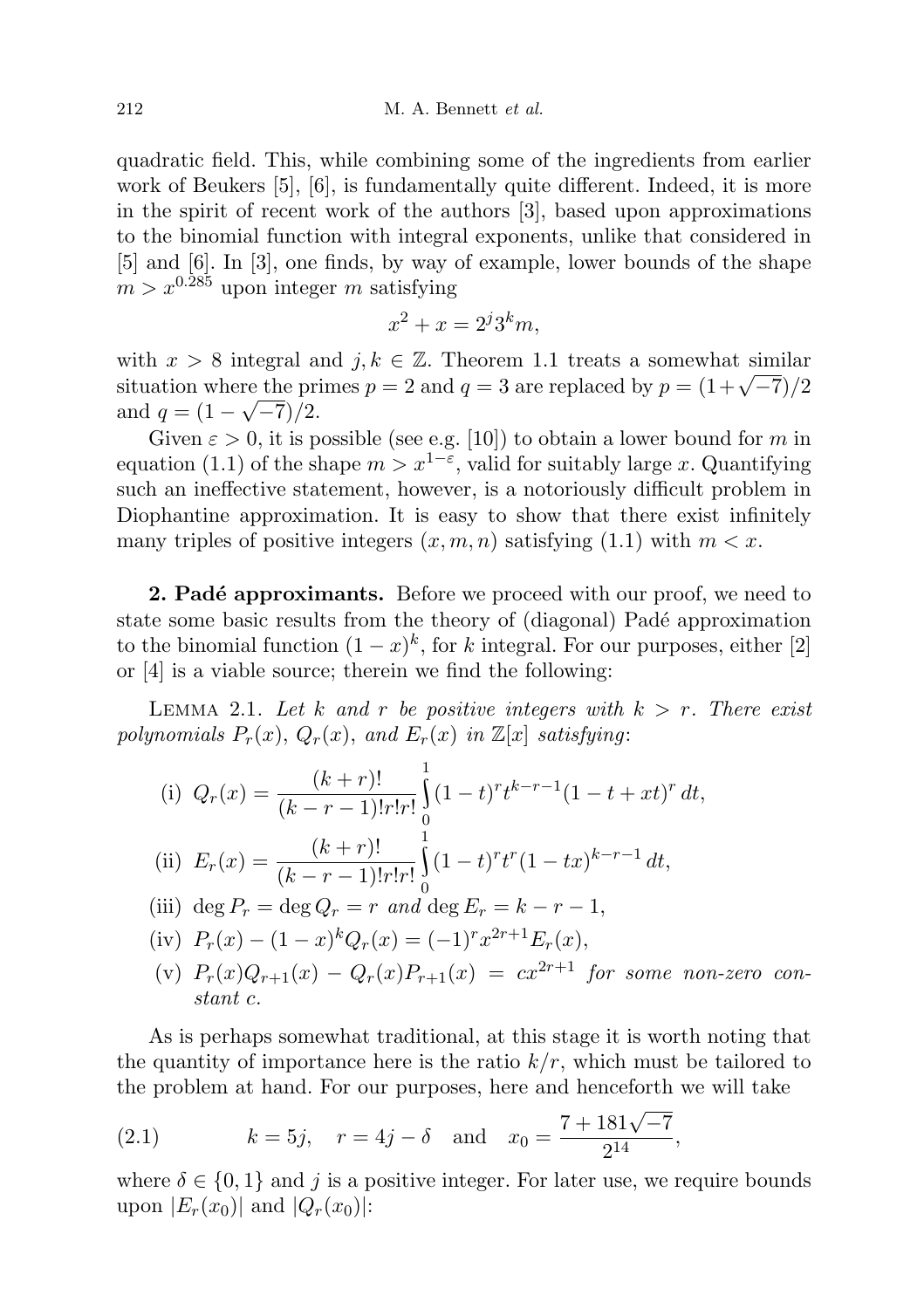LEMMA 2.2. If j is a positive integer,  $\delta \in \{0,1\}$ , and k, r and  $x_0$  are as in (2.1), then we have

 $|Q_r(x_0)| < 0.31 \cdot 256.07^j, \quad |E_r(x_0)| < 0.22 \cdot 23.1^j.$ 

*Proof.* We will present the proof for  $\delta = 0$ ; the case  $\delta = 1$  is similar. From Lemma 4 of [2], we have

$$
\frac{(k+r)!}{(k-r-1)!r!r!} = \frac{(9j)!}{(j-1)!((4j)!)^2} < \frac{3}{8\pi} \left(3^{18}2^{-16}\right)^j.
$$

Since we have, for  $t \in [0, 1]$ ,

$$
|1 - (1 - x_0)t|^2 = 1 - \frac{16377}{8192}t + t^2
$$

and since

$$
\max_{t \in [0,1]} \left\{ (1-t)^4 t \left( 1 - \frac{16377}{8192} t + t^2 \right)^2 \right\} = 0.04331533667\dots,
$$

it follows that

$$
\left| \int_{0}^{1} (1-t)^{r} t^{k-r-1} (1-t+x_{0}t)^{r} dt \right|
$$
\n
$$
\leq \int_{0}^{1} \left( (1-t)^{4} t \left( 1 - \frac{16377}{8192} t + t^{2} \right)^{2} \right)^{j-1} (1-t)^{4} \left( 1 - \frac{16377}{8192} t + t^{2} \right)^{2} dt
$$
\n
$$
< 0.0433154^{j-1} \int_{0}^{1} (1-t)^{4} \left( 1 - \frac{16377}{8192} t + t^{2} \right)^{2} dt
$$
\n
$$
< 2.566 \cdot 0.0433154^{j}.
$$

We deduce that

$$
|Q_r(x_0)| < 0.31 \cdot 256.07^j.
$$

From the fact that  $t \in [0, 1]$  implies

$$
|1 - tx_0|^2 = 1 - \frac{7}{8192}t(1 - t) \le 1,
$$

we have

$$
\left| \int_{0}^{1} (1-t)^{r} t^{r} (1-tx_{0})^{k-r-1} dt \right| \leq \int_{0}^{1} (1-t)^{r} t^{r} dt < 256^{-j}
$$

and hence

$$
|E_r(x_0)| < \frac{3}{8\pi} \left(3^{18} 2^{-24}\right)^j < \frac{3}{8\pi} \cdot 23.1^j.
$$

The choice  $\delta = 1$  leads to a stronger upper bound for  $|Q_r(x_0)|$  and the slightly weaker stated inequality for  $|E_r(x_0)|$ .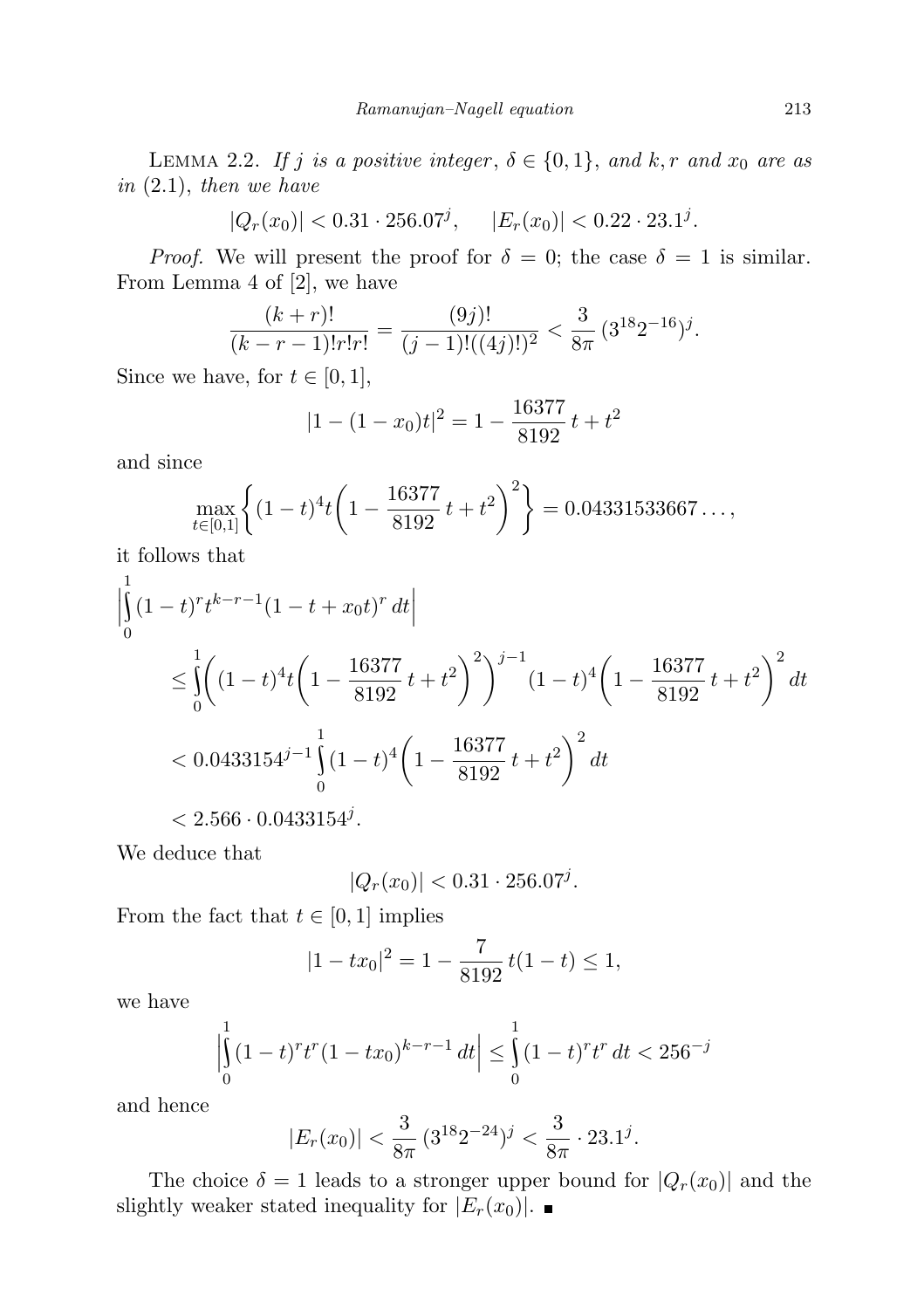As a final note before we proceed, applying Lemma 1 of [2] or Lemma 3.1 of [3], with our slight variation in notation, we may write

$$
P_r(x) = (-1)^{\delta} \sum_{i=0}^{4j-\delta} {9j-\delta \choose i} {8j-2\delta-i \choose 4j-\delta} (-x)^i,
$$
  

$$
Q_r(x) = \sum_{i=0}^{4j-\delta} {8j-2\delta-i \choose 4j-\delta} {j+\delta-1+i \choose i} x^i.
$$

Upon defining

$$
\mathcal{G}_{\delta}(j) = \gcd_{i \in \{0, 1, \dots, 4j - \delta\}} \left( \binom{8j - 2\delta - i}{4j - \delta} \binom{j + \delta - 1 + i}{i} \right),
$$

it is clear that  $\mathcal{G}_{\delta}(j)^{-1}Q_r(x) \in \mathbb{Z}[x]$ . As a consequence of Lemma 2.1(iv), we also see that  $\mathcal{G}_{\delta}(j)^{-1}P_r(x)$  and  $\mathcal{G}_{\delta}(j)^{-1}E_r(x)$  are in  $\mathbb{Z}[x]$ . A special case of Proposition 5.1 of [3] leads to the following:

LEMMA 2.3. If 
$$
j > 50
$$
 is an integer and  $\delta \in \{0, 1\}$ , then  

$$
\mathcal{G}_{\delta}(j) > 2.943^{j}.
$$

**3. Proof of Theorem 1.1 for large n.** Let us assume that  $x, n$  and m are positive integers satisfying  $(1.1)$  with, say,

(3.1) 
$$
n > 4000
$$
 and  $m \leq x^{1/2}$ .

Write

$$
\alpha = \frac{1 + \sqrt{-7}}{2}, \quad \beta = \alpha^{13} = \frac{-181 - \sqrt{-7}}{2},
$$

and  $\gamma = \beta - \overline{\beta}$  (so that  $x_0 = \gamma/\beta$ ). Then  $R = \mathbb{Z}[(1 + \sqrt{-7})/2]$  is the ring of algebraic integers in  $\mathbb{Q}(\sqrt{-7})$ . It is a Unique Factorization Domain, so that primes and irreducibles are the same in R. We observe that

(3.2) 
$$
\frac{x+\sqrt{-7}}{2} \cdot \frac{x-\sqrt{-7}}{2} = \left(\frac{1+\sqrt{-7}}{2}\right)^{n-2} \left(\frac{1-\sqrt{-7}}{2}\right)^{n-2} m,
$$

where each factor is in R, and  $(1 + \sqrt{-7})/2$  and  $(1 (-7)/2$  are primes where each factor is in R, and  $(1 + \sqrt{-t})/2$  and  $(1 - \sqrt{-t})/2$  are primes<br>in R. The difference of the two factors on the left of (3.2) is  $\sqrt{-7}$ , which has norm 7. Since  $\alpha \overline{\alpha} = 2$ , it follows that the two factors cannot both be divisible by  $\alpha$  and that they cannot both be divisible by  $\bar{\alpha}$ . Furthermore, since the two factors on the left of  $(3.2)$  are conjugates, if one is divisible by  $\alpha$ , then the other is divisible by  $\overline{\alpha}$ . We deduce that for some positive integer j and, hence,  $k = 5j$  chosen appropriately, there is a  $\mu$  in R such that

(3.3) 
$$
\beta^k \mu - \bar{\beta}^k \bar{\mu} = \pm \sqrt{-7}.
$$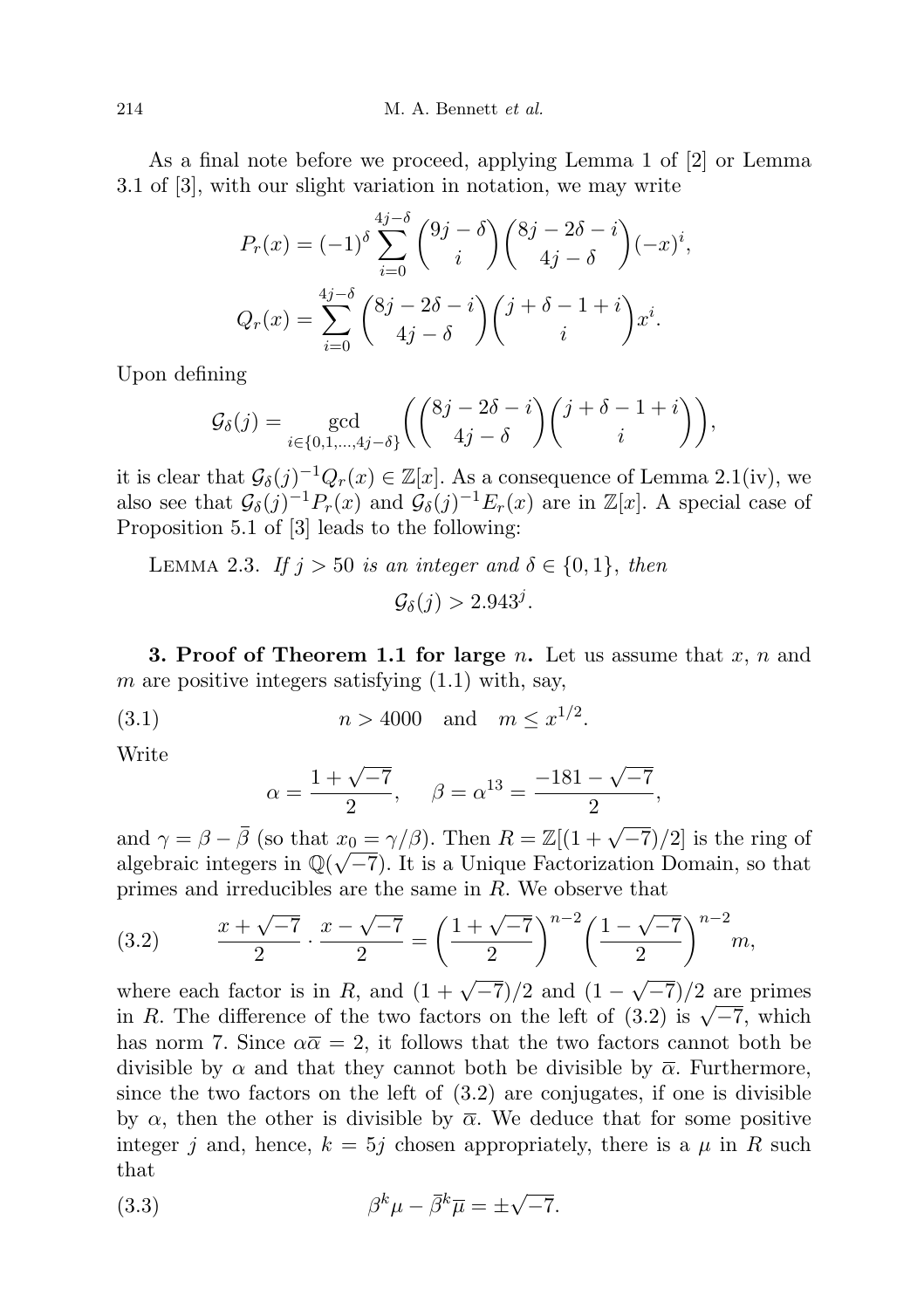Here,  $\mu \overline{\mu} = 2^{\ell} m$  where  $0 \leq \ell \leq 64$ ; in particular,  $\mu \neq 0$ . Also,

$$
|\beta^{k}\mu| = \frac{\sqrt{x^2 + 7}}{2} > 0.5 \cdot x.
$$

Note that the first inequality in (3.1) implies that  $j \geq 61$  and  $k \geq 305$ . Furthermore, as  $x^2 + 7 = 2^n m \ge 2^n$ , we see that  $x > 2^{2000}$ .

In essence, what equation (3.3) tells us is that the quotient  $(\beta/\overline{\beta})^k$  is well approximated by an algebraic number with, provided  $m$  is small, rather modest height. We will use the hypergeometric method to deduce that, since such an event occurs rather dramatically for  $k = 1$ , it cannot remain the case for larger k.

We use the polynomials of Lemma 2.1, after dividing by  $\mathcal{G}_{\delta}(j)$ . Specifically, define

$$
P_r^*(x) = \mathcal{G}_{\delta}(j)^{-1} P_r(x), \quad Q_r^*(x) = \mathcal{G}_{\delta}(j)^{-1} Q_r(x), \quad E_r^*(x) = \mathcal{G}_{\delta}(j)^{-1} E_r(x),
$$

recalling that they have rational integer coefficients. Observe that  $x_0 = \gamma/\beta$ and (iii) of Lemma 2.1 imply that  $\beta^r P_r^*(x_0)$ ,  $\beta^r Q_r^*(x_0)$ , and  $\beta^{k-r-1} E_r^*(x_0)$ are in R. From (iv) of Lemma 2.1 and multiplying through by  $\beta^{r+k}$ , we obtain

(3.4) β <sup>k</sup>P − β <sup>k</sup>Q = E,

where

$$
P = \beta^r P_r^*(x_0), \qquad Q = \beta^r Q_r^*(x_0), \qquad E = (-1)^r \beta^{k-r-1} \gamma^{2r+1} E_r^*(x_0)
$$

are in R.

Multiplying both sides of (3.3) by Q and both sides of (3.4) by  $\bar{\mu}$  and subtracting, we obtain

$$
\beta^{k}(Q\mu - P\overline{\mu}) = \pm Q \cdot \sqrt{-7} - E\overline{\mu}.
$$

Note that part (v) of Lemma 2.1 implies that, for one of  $r = 4j$  or  $4j - 1$ , the expression on the left is non-zero. If  $a + b\sqrt{-7} \in R$  (so a and b are half-integers and  $a + b \in \mathbb{Z}$ , then  $|a + b\sqrt{-7}| = \sqrt{a^2 + 7b^2}$ . It follows that  $|Q\mu - P\overline{\mu}| \geq 1$ . Thus,

$$
|\beta|^k \le |Q| \cdot \sqrt{7} + |E| |\overline{\mu}|.
$$

This is our fundamental inequality; upper bounds upon  $|Q|$  and  $|E|$  lead to a corresponding lower bound for  $|\mu|$  and hence m.

From Lemmata 2.2 and 2.3, we obtain

$$
|Q| \cdot \sqrt{7} < (5.84 \cdot 10^9)^j.
$$

As 
$$
j \ge 18
$$
 and  $|\beta|^k > (6.07 \cdot 10^9)^j$ , we deduce  $|Q| \cdot \sqrt{7} < |\beta|^k / 2$ . Hence,  
(3.5) 
$$
\frac{1}{2} |\beta|^k \le |\beta|^{k-r-1} |\gamma|^{2r+1} |E_r^*(x_0)| |\mu|.
$$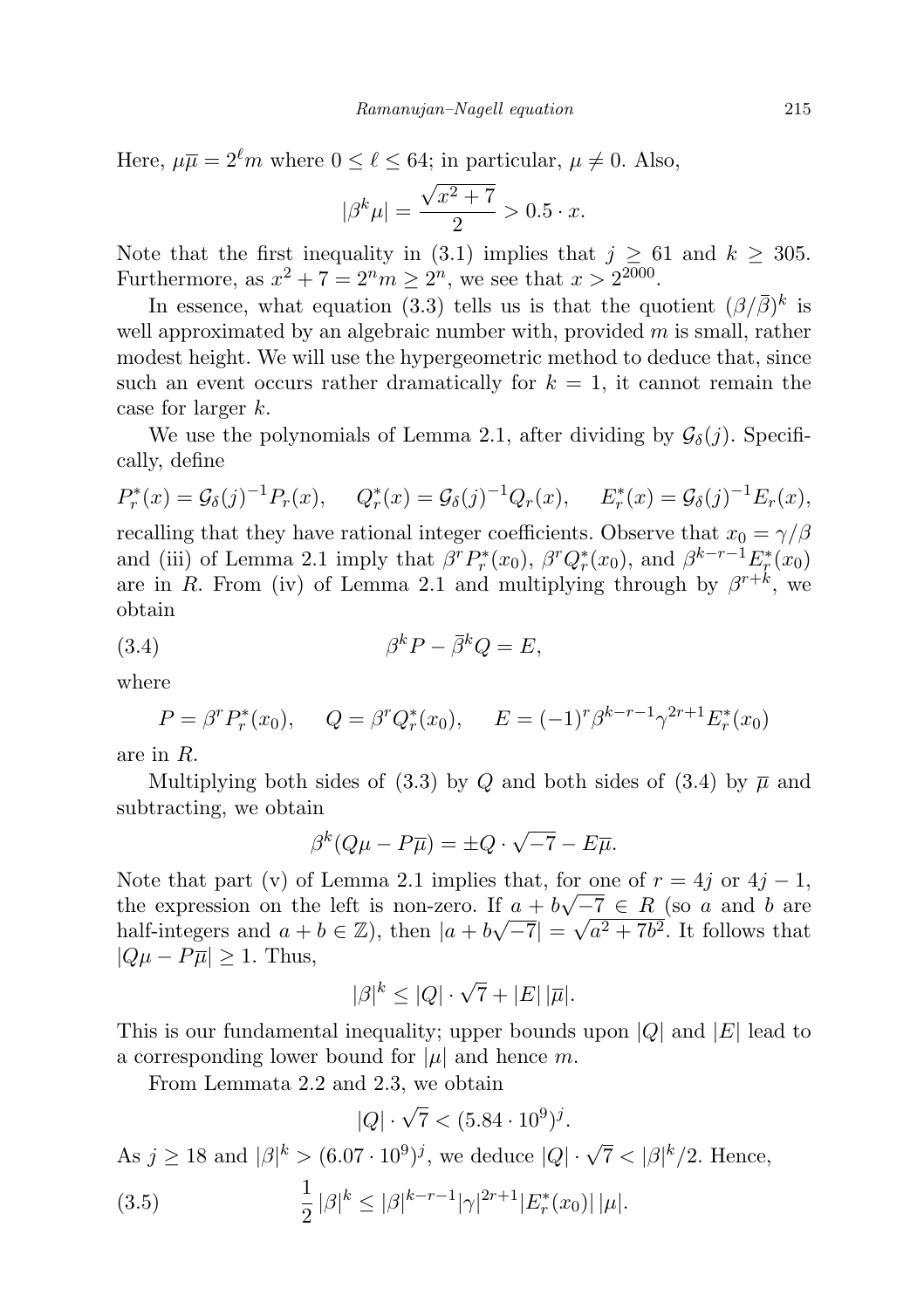Observe that

$$
\frac{|\beta|^{r+1}}{|\gamma|^{2r+1}} \ge 2.64 \cdot 27950^j \quad \text{and} \quad |E_r^*(x_0)| \le 0.22 \cdot 7.85^j,
$$

where the latter inequality is a consequence of Lemmata 2.2 and 2.3. Hence,

 $|\mu| \ge 6 \cdot 3560^j$ .

One checks that

$$
(|\beta|^k)^{0.363} = (|\beta|^{5 \cdot 0.363})^j < 3560^j.
$$

We deduce that

$$
|\mu|^{1.363} \ge 6 \cdot 3560^j \frac{(|\beta|^k)^{0.363}}{3560^j} |\mu|^{0.363} \ge 6(|\beta|^k |\mu|)^{0.363} > x^{0.363}.
$$

As  $x > 2^{2000}$ , we obtain

$$
m \ge \frac{|\mu|^2}{2^{64}} > \frac{x^{0.532}}{2^{64}} > \sqrt{x},
$$

contradicting (3.1).

4. Final computations. To complete the proof of Theorem 1.1, it remains to show that solutions to equation (1.1) with  $n \notin \{3, 4, 5, 7, 15\}$  and  $n \leq 4000$  necessarily have  $m > x^{1/2}$ . This is obviously a finite computation, but it is worth observing that it can in fact be carried out rather quickly. For a fixed choice of n in the interval of interest, the idea is to look at the solutions of

$$
x^2 + 7 \equiv 0 \pmod{2^n}.
$$

For  $n \geq 3$ , there are four in the interval  $[1, 2<sup>n</sup> - 1]$ , and these are the only ones we need consider. For each such solution  $x_0$ , we can simply check if  $m = (x_0^2 + 7)/2^n$  satisfies  $m < x^{1/2}$ . However, computing the roots of  $x^2 + 7 \equiv 0 \pmod{2^n}$  for each *n* is unnecessary, and a program can be sped up as follows. One keeps track of only two of the solutions for a given  $n$ , say  $x_1 = x_1(n)$  and  $x_2 = x_2(n)$ , having the property that  $(x_j^2 + 7)/2^n$  is odd for  $j \in \{1,2\}$ . That two and only two such solutions exist in  $[1, 2<sup>n</sup> - 1]$  can be established by induction. Indeed, if it is true for some  $n$ , note that each  $x_i(n)$  is odd and the numbers

$$
y_1 = x_1(n) + 2^{n-1}
$$
,  $y_2 = x_1(n) - 2^{n-1}$ ,  
\n $y_3 = x_2(n) + 2^{n-1}$ ,  $y_4 = x_2(n) - 2^{n-1}$ 

are four incongruent solutions to  $x^2 + 7 \equiv 0 \pmod{2^{n+1}}$ . Also,  $(y_1^2 + 7)$  $(y_2^2+7)$  and  $(y_3^2+7)-(y_4^2+7)$  are odd multiples of  $2^{n+1}$ , so that exactly one of  $y_1^2 + 7$  and  $y_2^2 + 7$  is divisible by  $2^{n+2}$  and exactly one of  $y_3^2 + 7$  and  $y_4^2 + 7$ is divisible by  $2^{n+2}$ . Thus, we can compute  $x_1(n+1)$  by determining which of  $y_1^2 + 7$  and  $y_2^2 + 7$  is not divisible by  $2^{n+2}$  and similarly compute  $x_2(n+1)$